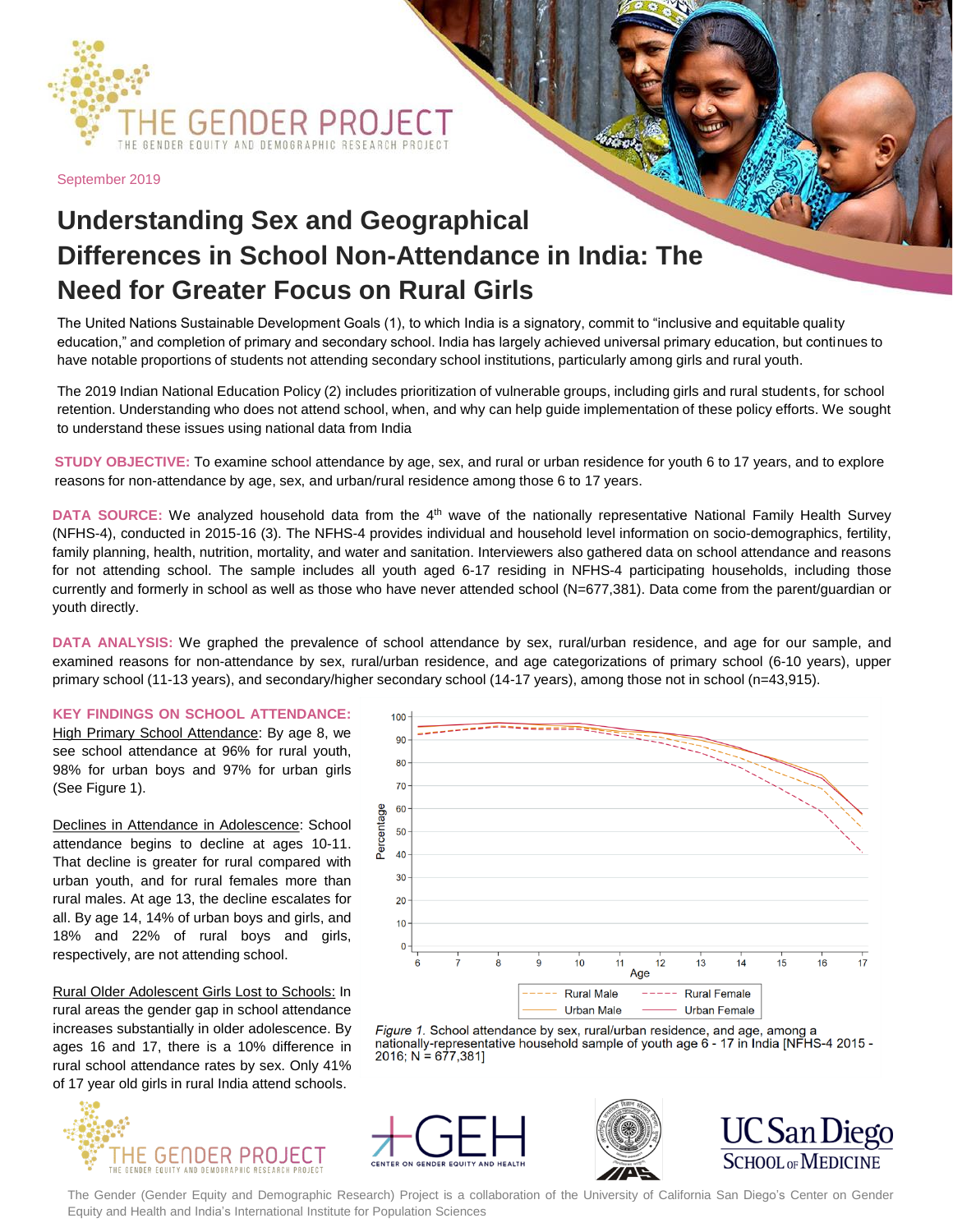#### **PRIMARY REASONS FOR NON-ATTENDANCE:**

*Low educational interest* was the most commonly reported reason for non-attendance of school across age groups, for rural and urban boys and girls (See Figure 2). However, boys were more likely than girls to report this reason. Almost half of all adolescent boys not in school reported non-attendance due to a lack of educational interest, compared with approximately one-third of same aged girls.

*Financial concerns* were also often reported as a primary reason for non-attendance, with 17% to 20% of youth aged 14-17 across sex and rural/urban groups. Among 6-10 year olds, this reason is a greater concern in urban areas (23% of boys and 20% of girls) more than rural areas (13% of boys and 15% of girls), and may be delaying timely school entry.

### **ADDITIONAL REASONS FOR NON-ATTENDANCE BY AGE: 6-10 YEAR OLDS:**

*Not getting admission* is a primary reason for non-attendance, or non-entry into school, for 6-10 year olds, especially in urban India. Inexplicably, this is more likely for girls than boys (urban: 19% of girls,15% of boys; rural: 14% of girls, 11% of boys). Among urban 6- 10 year olds, 10% of girls are out of school due to *agriculture and paid labor responsibilities*, as compared with 3% of same age boys.

#### **11-13 YEAR OLDS:**

*Domestic and caregiving responsibilities* were identified as a primary reason for school non-attendance for girls more than boys, particularly for girls aged 11-13. 16% of urban girls and 19% of rural girls in this age group indicated this as their primary reason for nonattendance.

#### **14-17 YEAR OLDS:**

*Adolescent marriage* Among 14-17 year old females, marriage was reported as the primary reason for not attending school for 10% of rural girls and 9% of urban girls. This was a concern for less than 1% of males age 14-17 who were not in school.



Figure 2. Reasons for not attending school by sex, rural/ urban residence, and age categorization, among a nationally-representative household sample of youth age 6 - 17 in India [NFHS-4 2015 - 2016; n = 43,915].

**STUDY LIMITATIONS:** The NFHS-4 data noted only the most important reason for students not attending school. It is possible that a combination of multiple reasons contributed to a student not attending school. Reliance on self-report, particularly from, in the presence of, or even from adults or other guardians on behalf of youth, may affect responses.









The Gender (Gender Equity and Demographic Research) Project is a collaboration of the University of California San Diego's Center on Gender Equity and Health and India's International Institute for Population Sciences